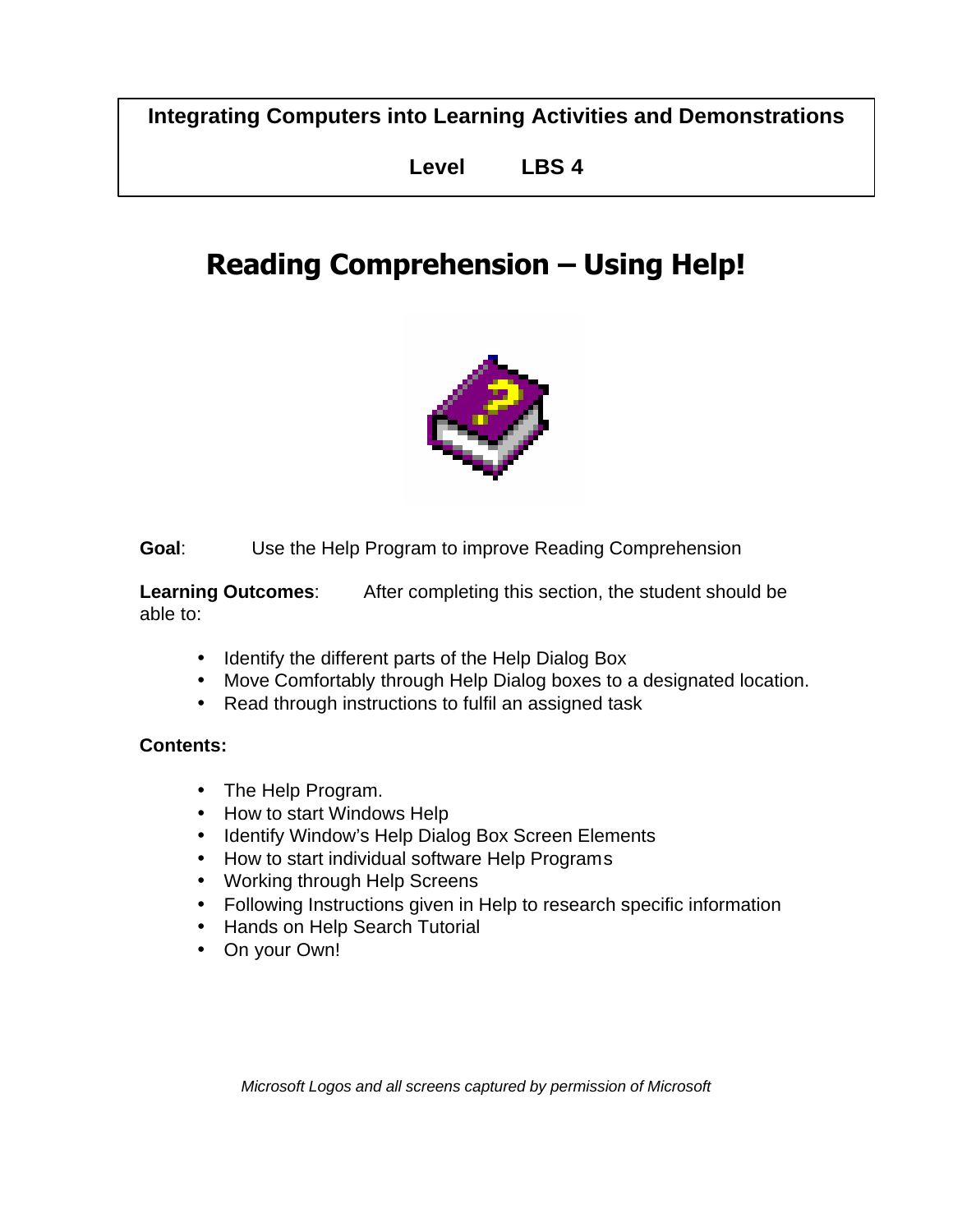# Help! When a person buys a computer, they buy the "hardware" – the actual parts of the computer; and then if they want to use a program they must buy the "software". Windows is a software program, and we will use it as our first example. Originally, if someone purchased a software package, the box would include a manual, a book with instructions. Now, Windows boasts that the Help on the computer is enough to get any information that you might need. Therefore, it is important to be able to navigate in Help. Then, it is essential that you are able to read the instructions and follow them through to obtain the results you want. You will be reading! Perhaps not a book in the fashion you are used to, but a computerized book!

The Program Help.

Everyone needs help once in a while, especially when learning to use a new operating system. Windows offers a variety of different ways to get help on using all Windows features. You can get help by clicking Help on the Start menu, by clicking the Help menu item in the menu bar of many programs, or by accessing context-sensitive help with your mouse. Context-sensitive help is help specifically related to what you are doing.

Click on the Start button in the Taskbar. Then click Help. The Help program is opened. A dialog box similar to the one below will appear:

# **STARTING HELP**



A Microsoft Windows' program, or application, is software designed to run on the Microsoft Windows 95 operating system. Most DOS based programs can function in the 95 environment. To launch a program such as Help:

1. Click the Start button, located on the left side of the TaskBar to open the Start menu.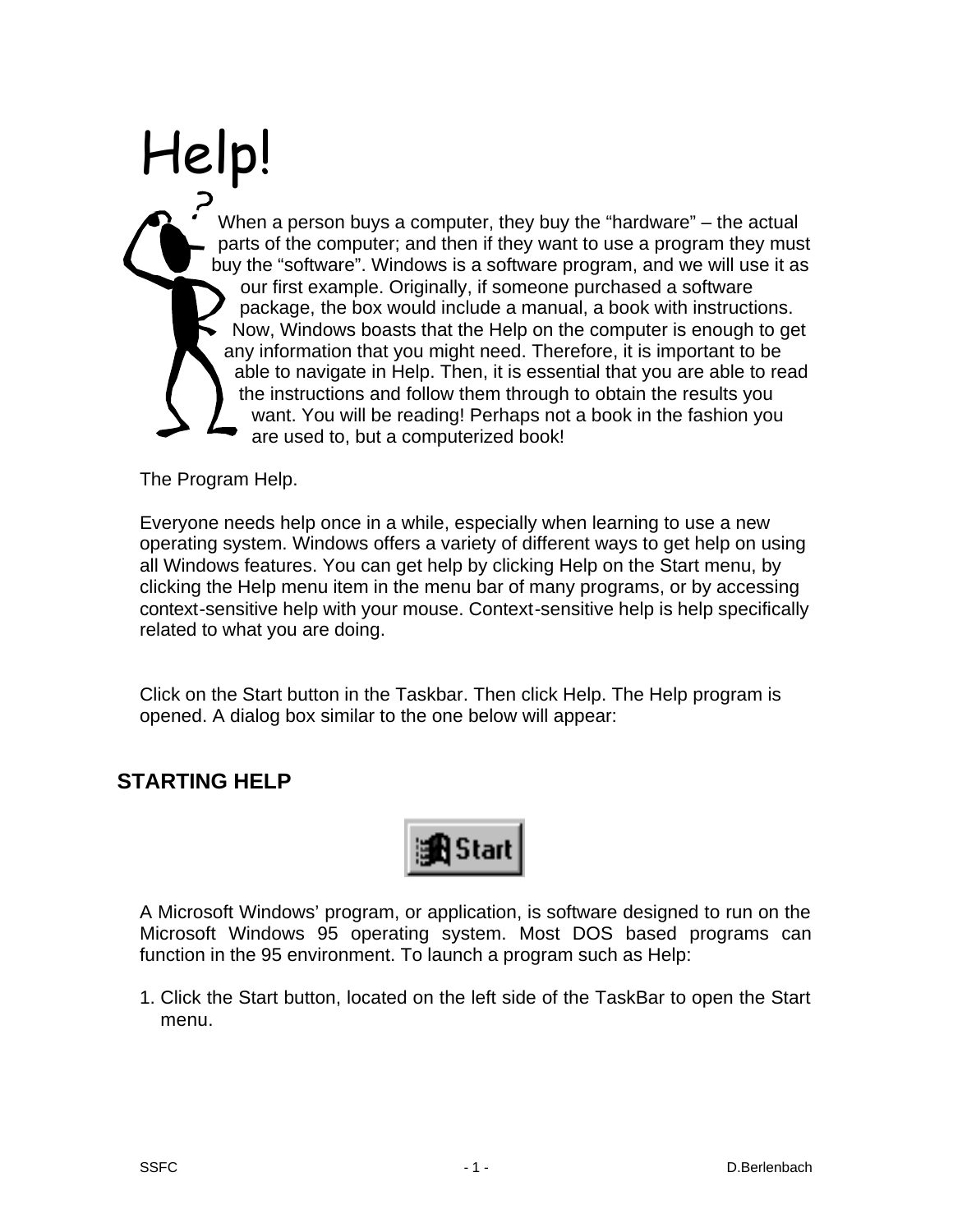

2. On the Start menu, you slide the mouse up to Help to open the program. Then click on Help.

You will probably see an hourglass on your screen indicating that Windows is loading the program into RAM (Random Access Memory)

• The Help program window appears.

# **USING MICROSOFT WINDOWS HELP**

You can get help by clicking the HELP on the START menu, by clicking the HELP menu item in the menu bar of many programs, or by accessing contextsensitive help with your mouse.

• **Context-sensitive help** is help specifically related to what you are doing.

# Windows Help Tabs

- **Contents** Lists the Help categories and allows you to access different levels of help.
- **Index** Lists the Help topics and allows you to locate specific topics using the text box.
- **Find** Helps you locate the topic you need using keywords.

 $\overline{a}$ 

SSFC - 2 - D.Berlenbach  $1$  Screen shot reprinted by permission from Microsoft Corporation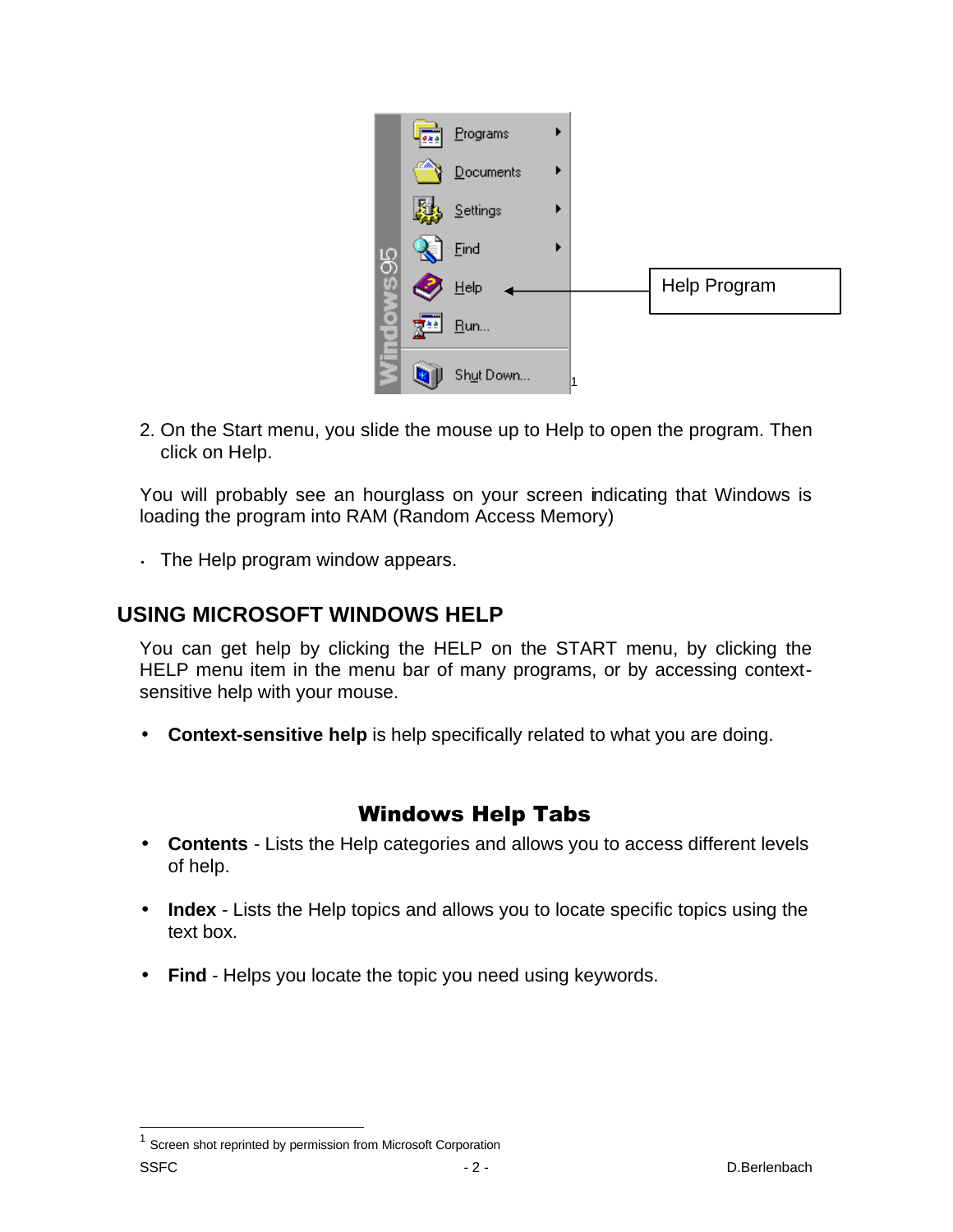

1. Click on the *Start button* in the *Taskbar.* Then click *Help.* The Help application is launched.

**Contents -** Lists the Help categories and allows you to access different levels of help.

| <b>Help Topics: Windows Help</b>                                                                                                                                                                                                                                                                                                                                              |  |
|-------------------------------------------------------------------------------------------------------------------------------------------------------------------------------------------------------------------------------------------------------------------------------------------------------------------------------------------------------------------------------|--|
| Contents   Index   Find                                                                                                                                                                                                                                                                                                                                                       |  |
| Click a topic, and then click Display. Or click another tab, such as Index.<br>Windows, the Web, and You<br>$\overline{\mathbf{c}}$<br>$\overline{?}$<br>Tour: Ten minutes to using Windows<br>$\overline{2}$<br>If you've used Windows before<br>Introducing Windows<br>$\blacktriangleright$ How To<br>Tips and Tricks<br>Troubleshooting<br>Microsoft Plus! for Windows 95 |  |
|                                                                                                                                                                                                                                                                                                                                                                               |  |
| Print<br>Cancel<br>Display                                                                                                                                                                                                                                                                                                                                                    |  |

Notice at the top, there are three question marks:

- Windows, the Web and You
- Tour: Ten Minutes to Using Windows and
- If You Have Used Windows Before.

Then located below the questions you will see book icons,

2. Double click on the one that says **Tips and Tricks**.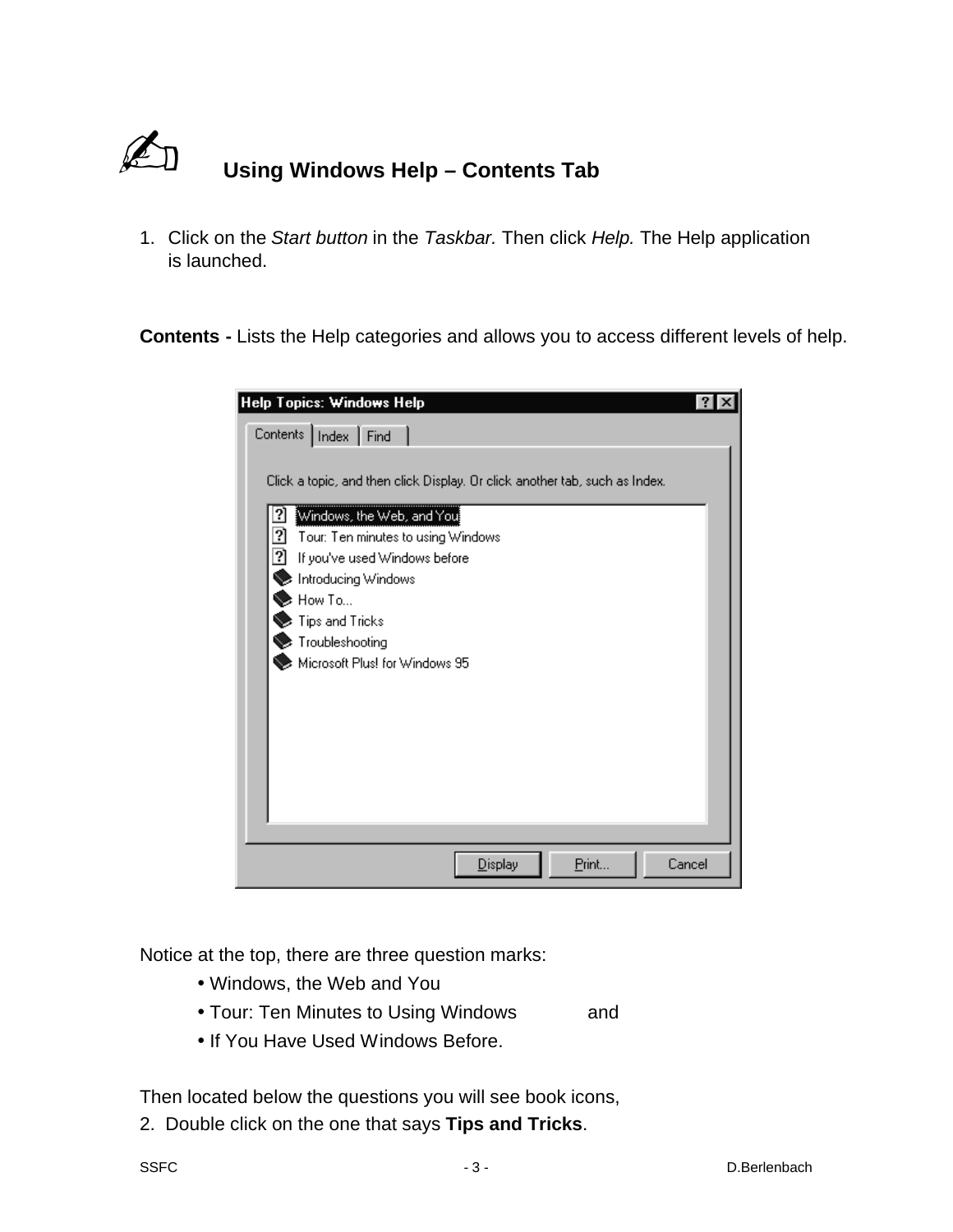Your dialog box should look like the following illustration:

| Help Topics: Windows Help<br><b>?IX</b><br>Contents   Index   Find                                                                                                                                                                                                                                                                                                                                                                                                                                                      |                                                                     |
|-------------------------------------------------------------------------------------------------------------------------------------------------------------------------------------------------------------------------------------------------------------------------------------------------------------------------------------------------------------------------------------------------------------------------------------------------------------------------------------------------------------------------|---------------------------------------------------------------------|
| Click a topic, and then click Display. Or click another tab, such as Index.<br>For Setting Up the Desktop Efficiently<br>For Maintaining Your Computer<br>For Running Programs<br>For Working with Files and Folders<br>For Printing<br>For Networking<br>$\begin{smallmatrix} 1 & 1 \end{smallmatrix}$ Tips of the Day $\blacktriangleleft$<br>2<br>Using Help<br>?<br>Getting your work done<br>$\overline{2}$<br>Personalizing Windows<br>$\overline{2}$<br>Printing<br>2<br>Exploring and maintaining your computer | When you<br>double click on a<br>book, it opens up                  |
| 7<br>Becoming an expert<br>21<br>Viewing the Welcome screen.<br>roubleshooting<br>Print<br><b>Display</b><br>Cancel                                                                                                                                                                                                                                                                                                                                                                                                     | Double Click on the<br>feature, "Viewing<br>the Welcome<br>screen." |

3. Double Click on the feature, "Viewing the Welcome screen."

This will open the following Dialog Box:

| Windows Help                                                       |                                                        |
|--------------------------------------------------------------------|--------------------------------------------------------|
| Help Topics<br>Options<br>Back                                     |                                                        |
| To view the Welcome screen<br>again                                |                                                        |
| ▶ Click <b>b</b> to open the Welcome<br>screen.<br>Tip             | Click on the button<br>to open the<br>Welcome screen." |
| - Click Next Tip to cycle through the<br>٠<br>entire list of tips. |                                                        |
|                                                                    |                                                        |

4. Click on the button to open the Welcome screen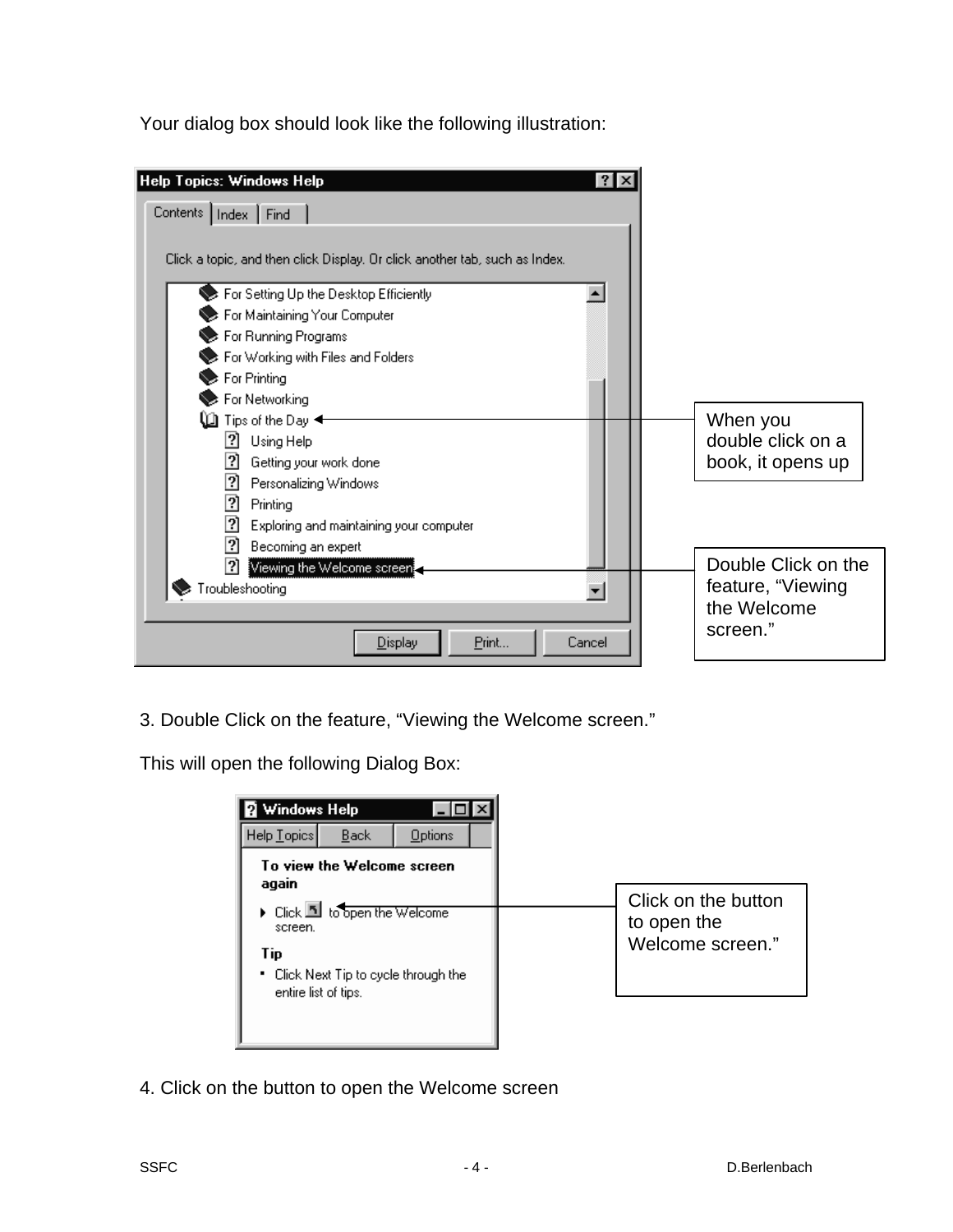

You will be presented with the Welcome Screen as follows:

The tips will vary. To complete this portion of the exercise:

**1**. A tip will be displayed in this area. NOTE: The tip may differ from the

- 1. Write down the first tip in the space provided below.
- 2. Click on the button **Next Tip**, -- write down this tip
- 3. Click on **Next Tip**, --, write this down,

one shown above.

Show this Welcome Screen next time you start Windows

4. When you have three different tips, show your list to the teacher. Tips from the Welcome Screen:

1)

2)

3)

**3.** When you are finished with this exercise, click on

**Close** 

**Close**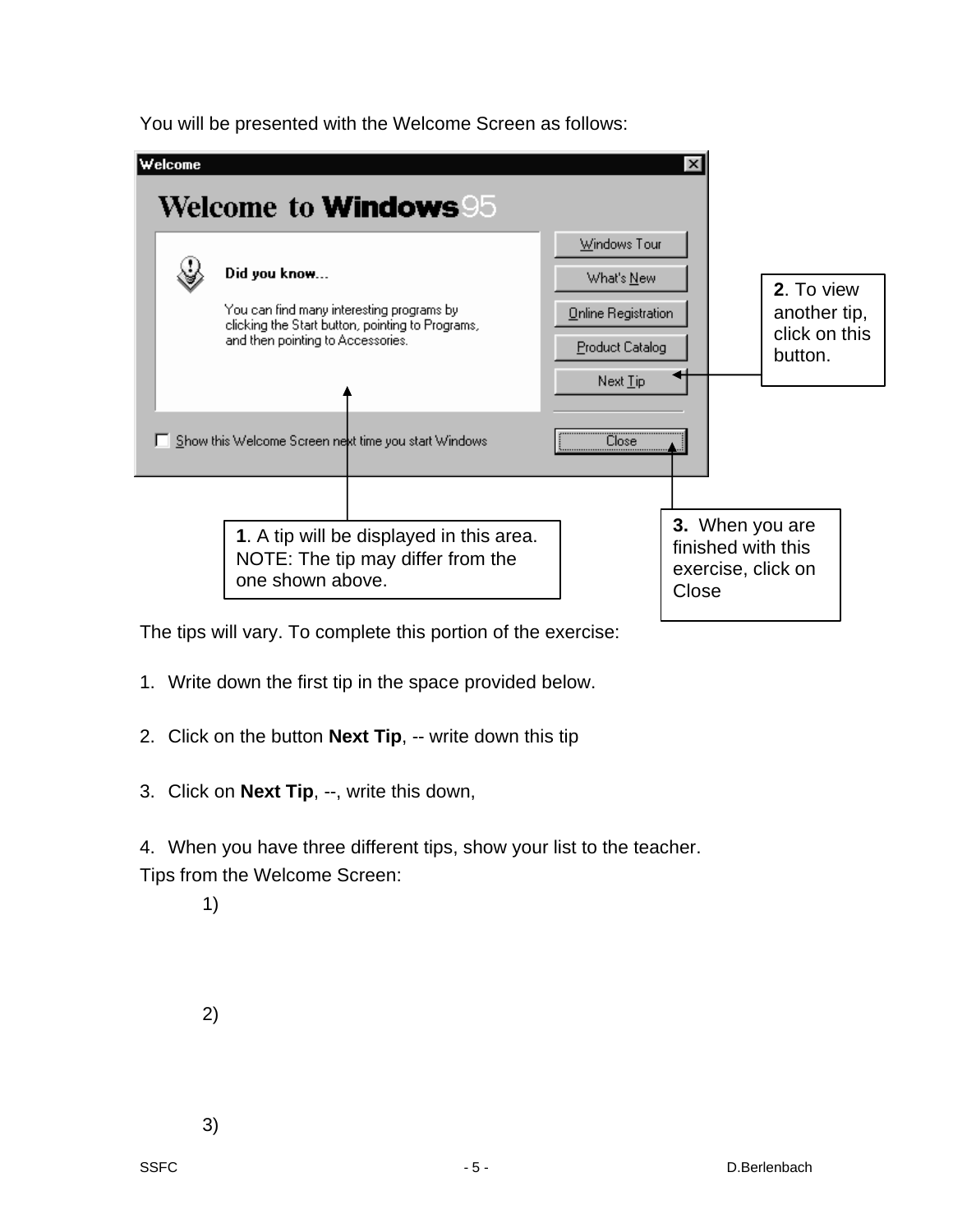

**Index -** Lists the Help topics and allows you to locate specific topics using the text box.

| <b>Help Topics: Windows Help</b><br>31                             |  |
|--------------------------------------------------------------------|--|
| Contents Index<br>Find                                             |  |
|                                                                    |  |
|                                                                    |  |
| 1 Type the first few letters of the word you're looking for.       |  |
|                                                                    |  |
| 2 Click the index entry you want, and then click Display.          |  |
|                                                                    |  |
| 12-hour clock, changing to<br>16-bit color support                 |  |
| 24-hour clock, changing to                                         |  |
| 32-bit PC card                                                     |  |
| disabling support for<br>displaying the status indicator           |  |
| enabling support for                                               |  |
| Flash memory card, installing support for                          |  |
| removing a PC card<br>slots for PC cards, specifying the number of |  |
| SRAM memory card, installing support for                           |  |
| troubleshooting                                                    |  |
| turning off sound effects                                          |  |
| 3-D graphics, support for ActiveX controls<br>about new features   |  |
| access control                                                     |  |
| controlling access to rated Web pages                              |  |
|                                                                    |  |
|                                                                    |  |
| Print<br>Cancel<br><u>D</u> isplay                                 |  |

- 2. Click on the *Index tab.* You can find out about any Windows feature by either entering the topic in the text box, or by scrolling down to the topic for which you want help. They are listed in alphabetical order.
- 3. *Type W* in the textbox. Notice that as you type each letter, the lower half of the window scrolls.
- 4. Now *Type ordPad* all the topics related to WordPad in the lower half of the help window. You can now select any of the topics under the general WordPad heading either by double-clicking that topic, or by pressing up arrow or down arrow to highlight the topic and then pressing [ENTER].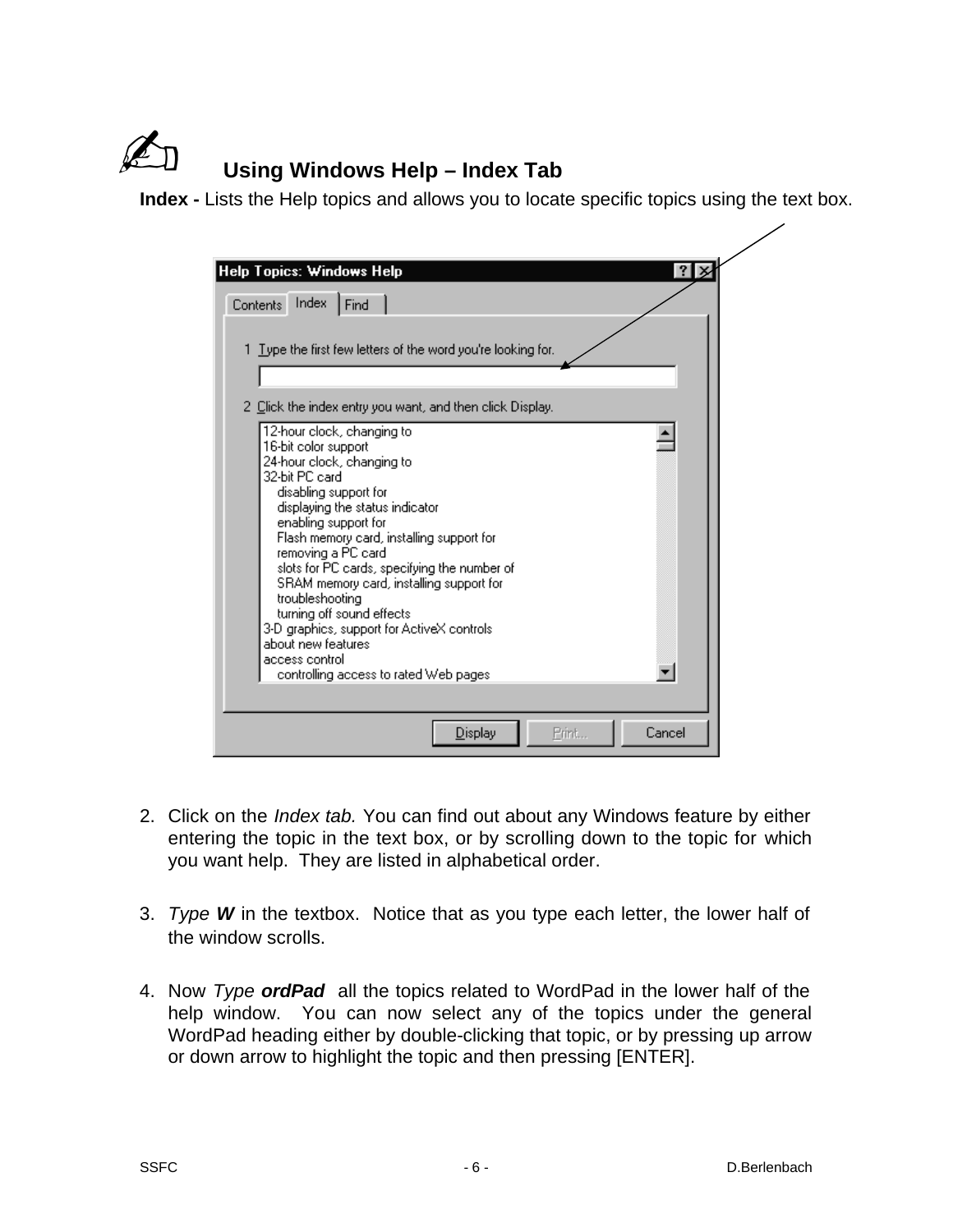5. Double-click *starting* in the lower half of the Help window. A window opens as shown below. READ the dialog box on your screen.



- 6. Click on the icon, which will start WordPad. Did it open? Close WordPad, by clicking on the close button (the X in the upper right hand corner).
- 5. Click the Help *Close button.* The Help Window closes.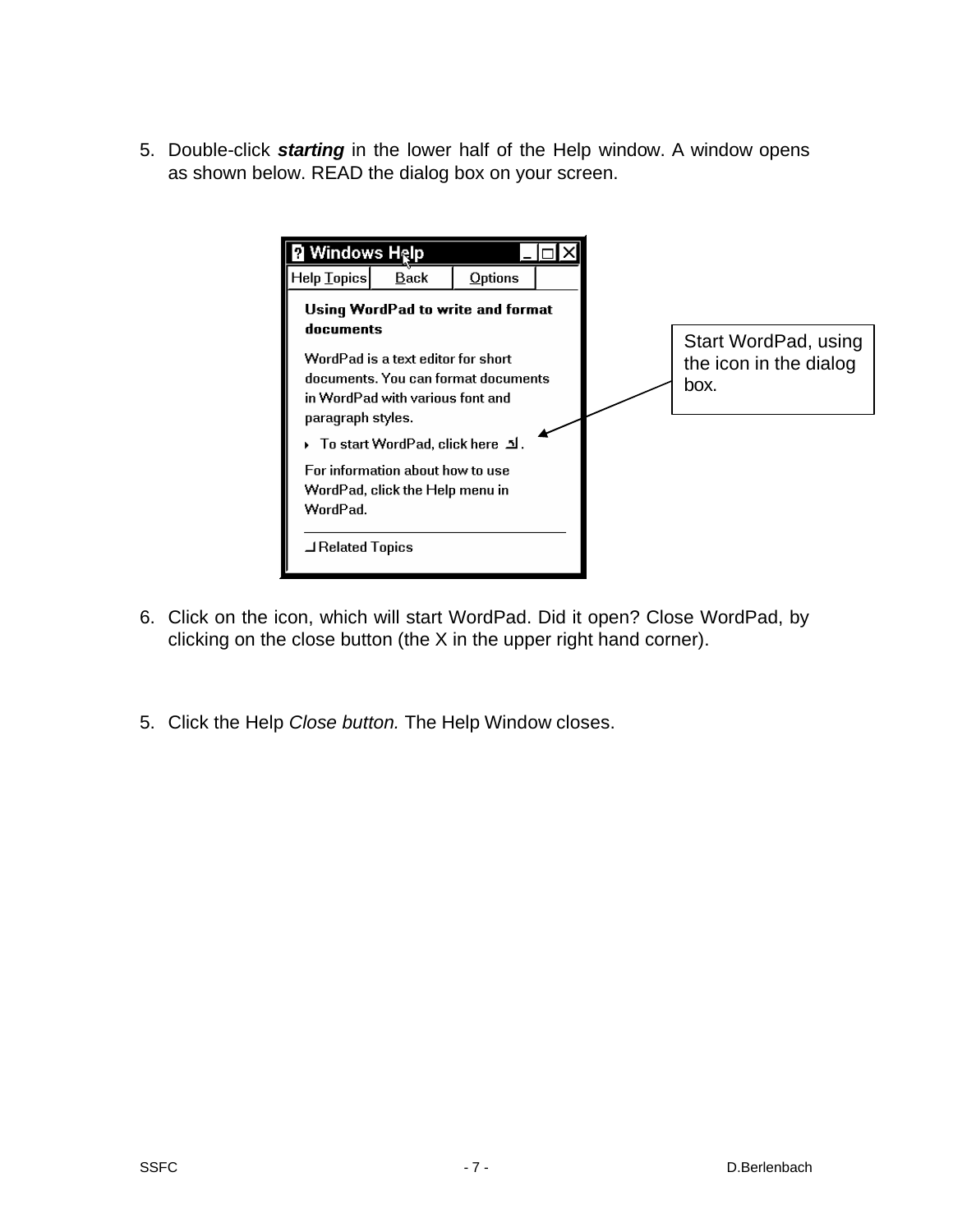# **Windows Help – Index Tab**

**Find -** Helps you locate the topic you need using keywords. The **Index** is usually the best way to get help on a subject, but you can use the **Find** Feature. It is a little more involved.

| <b>Help Topics: Windows Help</b>                                                                             |              |
|--------------------------------------------------------------------------------------------------------------|--------------|
| Contents   Index<br>Find                                                                                     |              |
|                                                                                                              |              |
| 1 Type the word(s) you want to find                                                                          |              |
|                                                                                                              | Clear        |
| 2 Select some matching words to narrow your search                                                           | Options      |
| Nwnds                                                                                                        |              |
| a                                                                                                            | Find Similar |
| A<br>ability                                                                                                 |              |
| able                                                                                                         | Find Now     |
| about                                                                                                        |              |
| above                                                                                                        | Rebuild      |
|                                                                                                              |              |
| 3 Click a topic, then click Display                                                                          |              |
| Accessibility Options shortcut keys                                                                          |              |
| Accessories: Playing Windows games<br>Accessories: Using a parallel or serial cable to connect to a computer |              |
| Accessories: Using Backup to back up your files                                                              |              |
| Accessories: Using Briefcase to keep documents up-to-date                                                    |              |
| Accessories: Using Calculator to make calculations                                                           |              |
| Accessories: Using CD Player to play compact discs                                                           |              |
|                                                                                                              |              |
| 458 Topics Found<br>All words, Begin, Auto, Pause                                                            |              |
|                                                                                                              |              |
| <b>Display</b><br>Print                                                                                      | Cancel       |
|                                                                                                              |              |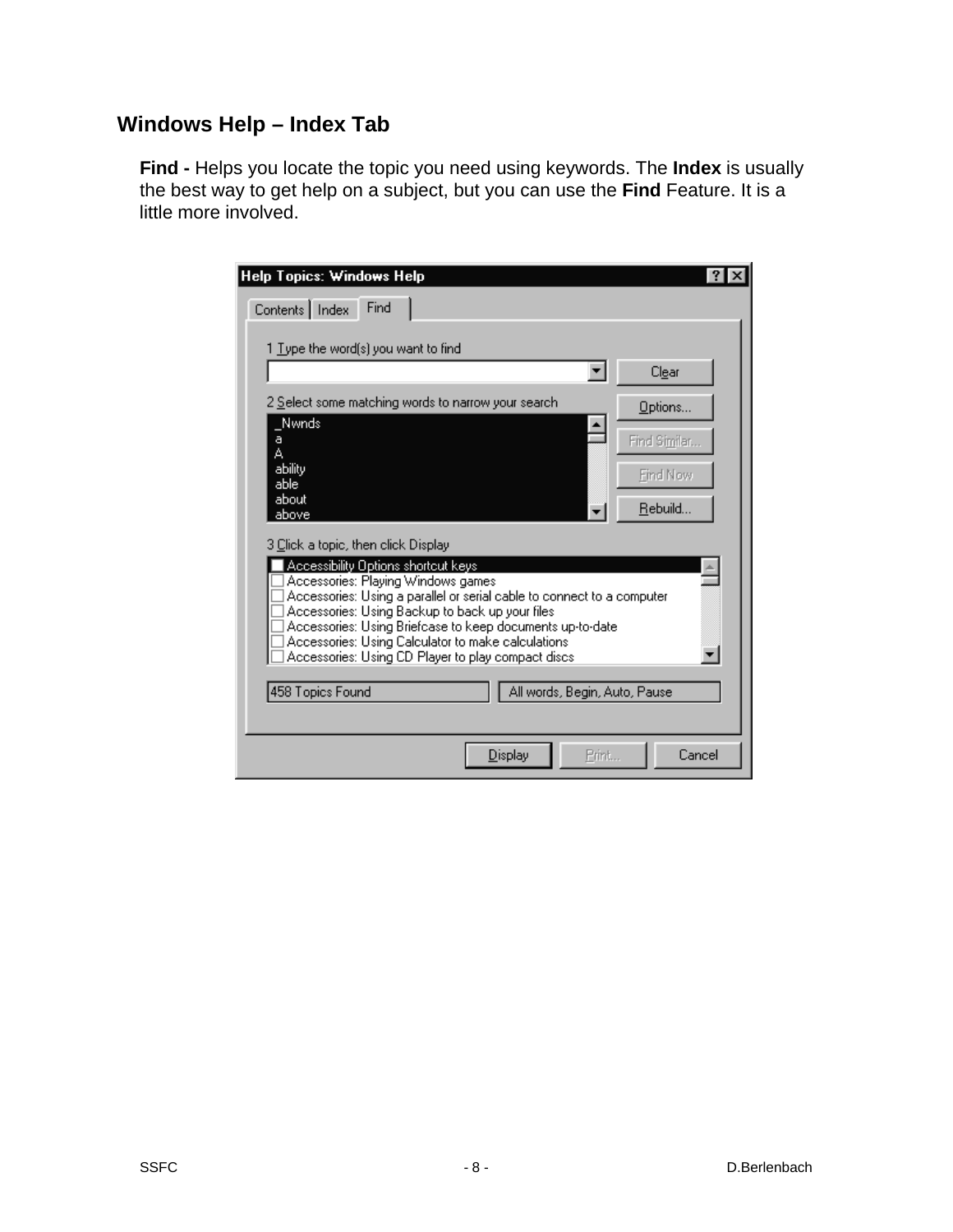

# N **Using Windows Help – Microsoft Word Help**

Not only is Help available for WINDOWS, but it is also available in all Microsoft products such as Word, Excel, Access and PowerPoint. Help is also available in other non-Microsoft products. For the purpose of this exercise, we will look at Help in Word! (Note, help works the same in most software packages).

- 1) Open Microsoft Word, By
- a) Clicking on Start
- b) Move your mouse up the Start Menu to Programs
- c) Move your mouse over Microsoft Word and click once.
- 2) Once Word is open, Click on Help on the Menu. You should see the following menu.



- 3) To get out of this menu, you can click anywhere in your document, or press the ESC key, in the upper left hand corner of your keyboard. Do that now!
- 4) Now holding down your Shift Key touch the function key F1 at the top of your keyboard (– do not press the key F then 1, there is a key named F1). Your cursor will have changed into a cursor with a question mark attached.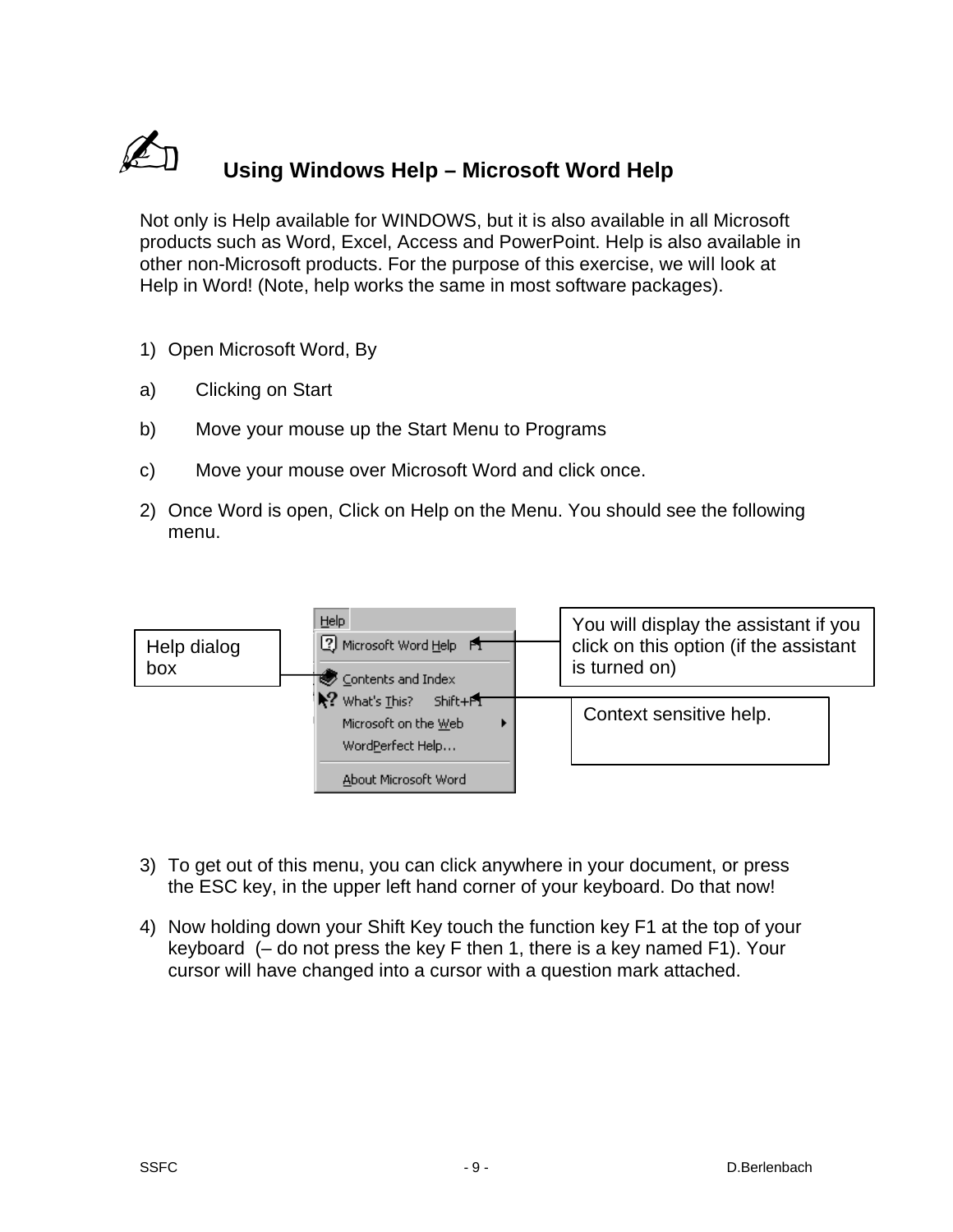#### **Help in Word -- using What's This?**

This is the "What's this Feature". It is particularly helpful, if there is something on your screen that you do not know what it is for. When you position your mouse over an icon on a Toolbar, it will tell you the name of the icon, whereas the "What's This? Feature" will explain what it is used for. Let's try one.

- 1) Press Shift +F1.
- 2) Move the ?cursor over the print preview icon.  $\Box$  Click on it.

The following dialog box will appear:

**Print Preview (File menu)** Shows how a file will look when you print it.

3) Write down the message that appears, in the space provided:



- 1) Press Shift +F1.
- 2) Move the ?cursor over the icon that looks like this.  $\mathbb{R}^n$  Click on it.
- 3) A dialog box will appear: Write down the message that appears, in the space provided: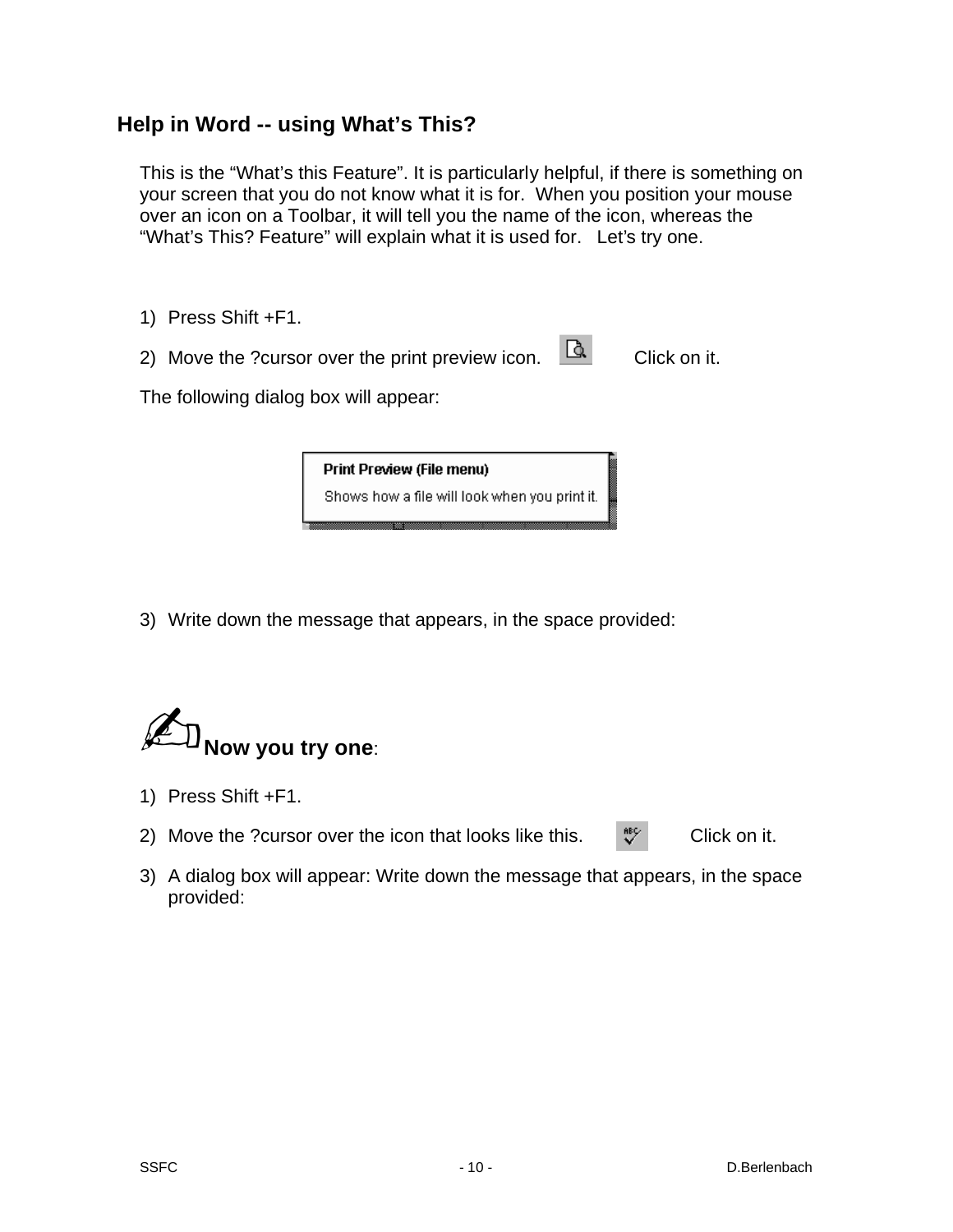# **Help in Word -- using the Assistant**

Word supplies help through the Office Assistant. If the Office Assistant is not visible you can either:

- $\triangleright$  Click on Help, then choose Microsoft Word Help OR
- ▶ Press the function key F1 OR
- $\triangleright$  Click on the Office Assistant button on the tool bar

The assistant should appear.



0

With a dialog box similar to the following:

|      | What would you like to do?             |
|------|----------------------------------------|
|      | ype your question here, and then click |
|      | Search                                 |
| Tips | Close<br><b>O</b> Options              |
|      |                                        |

Sometimes, he will appear with a light bulb. This means he wants to tell you a tip.



To view the tip, you just need to click on the light bulb.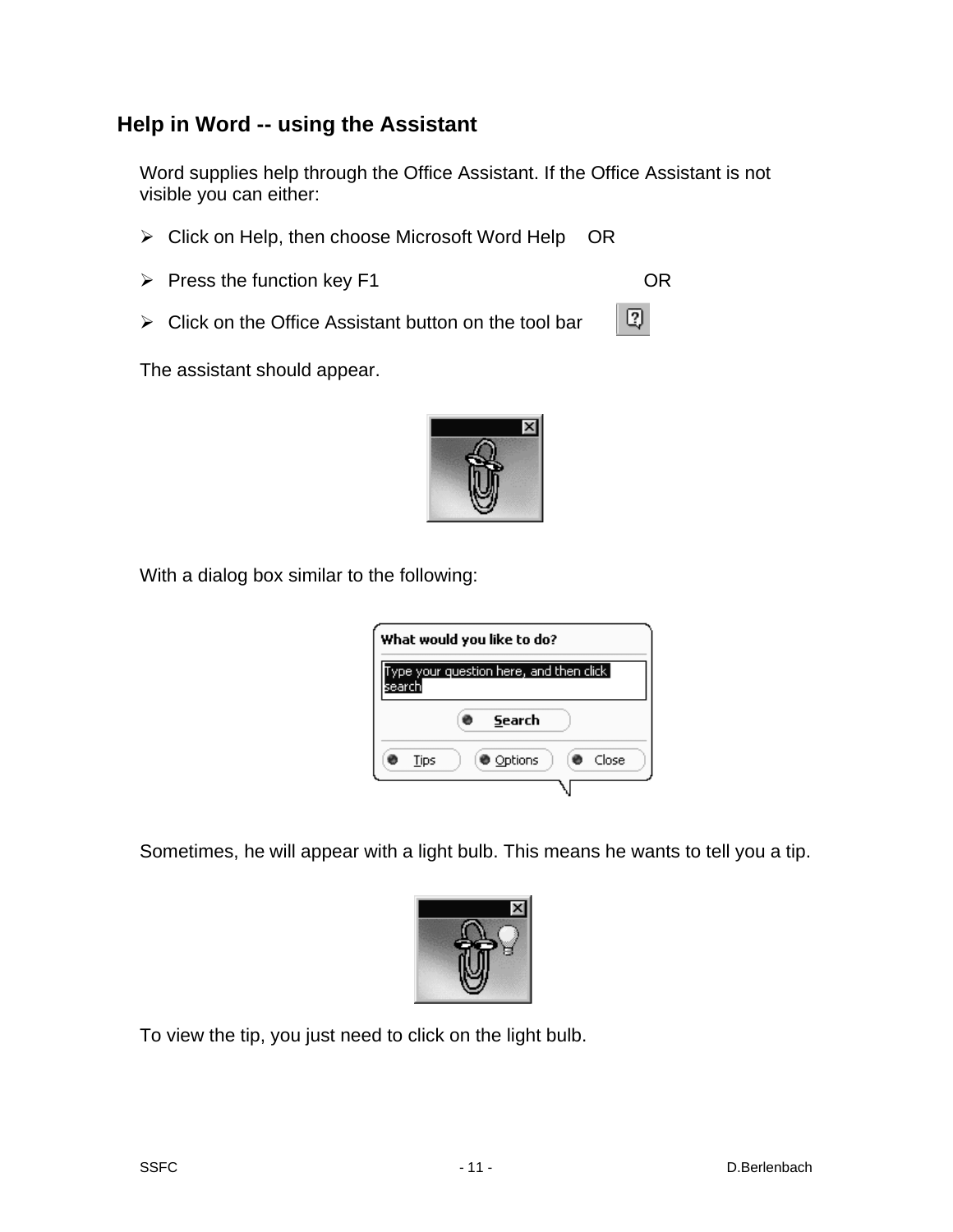A dialog box similar to the example:





- 1) Make sure Word is open.
- 2) Type in the word **seccret.** Be sure to type it wrong! A red wavy line should appear under the word.
- 3) Open the office assistant if he is not already open
- 4) A dialog box should appear:

|       | What would you like to do?               |  |
|-------|------------------------------------------|--|
|       | About viewing format settings            |  |
|       | Connect to Microsoft technical resources |  |
| searr | ype your question here, and then click   |  |
|       |                                          |  |
|       | Search                                   |  |

5) You do not need to click anywhere. The words, "type your question here, and then click search" will be replaced by your typing.

**IF** the office assistant is already open, but the dialog box shown above is not visible, click on the **Title Bar** of the assistant.

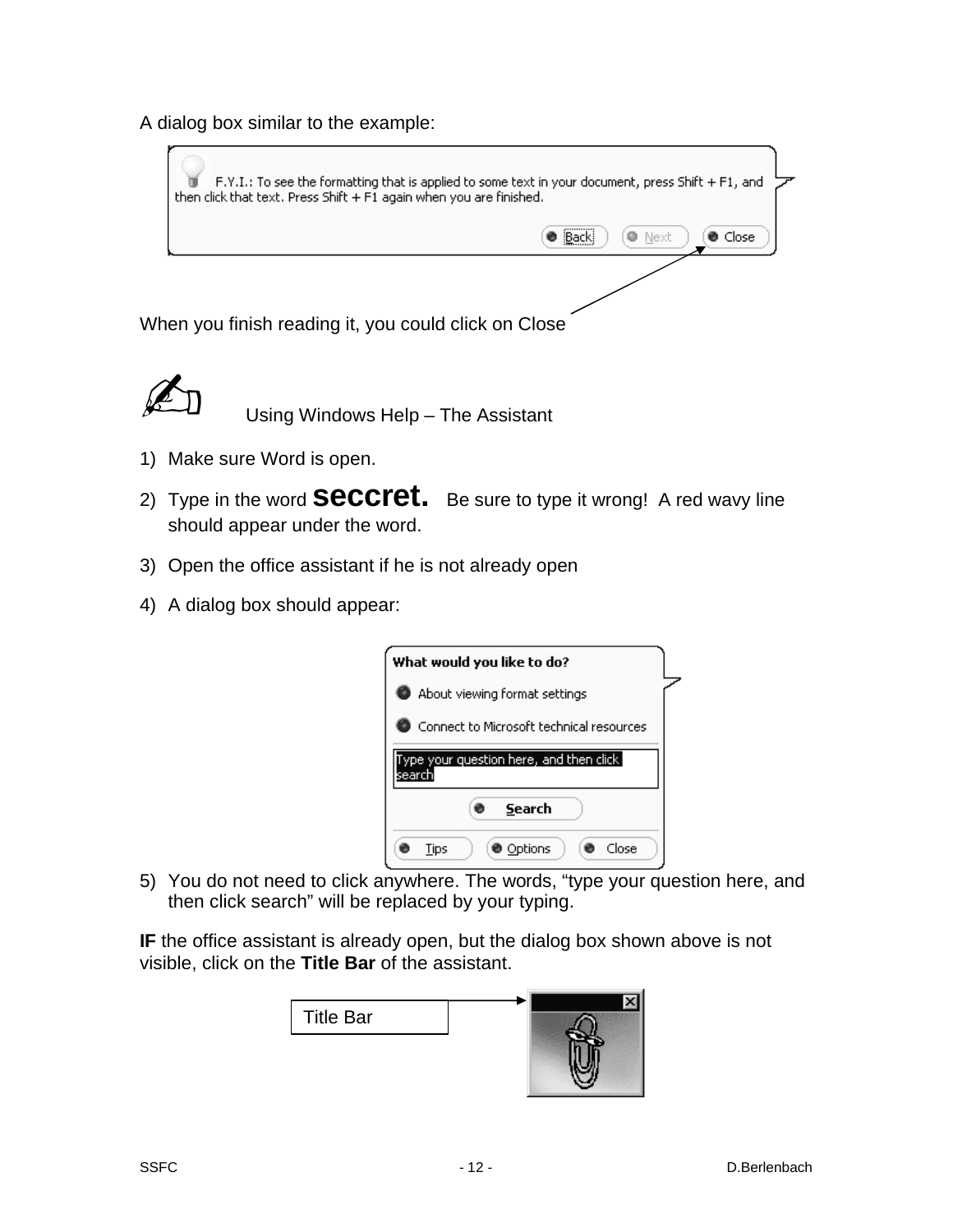6) We will ask the assistant what the wavy red lines mean. Type in the words *wavy red lines*



- 7) Then press enter, or click on Search. A new dialog box will appear asking you to narrow down the search. Notice the first item.
- 8) Click on the item, What do the underlines in my document mean?

| What would you like to do?                     |
|------------------------------------------------|
| What do the underlines in my document<br>mean? |
| $\bullet$ Correct spelling and grammar         |
| Ways to draw                                   |
| Add or change an AutoShape                     |
| About working with pictures in a document (    |
| red wavy lines                                 |
| Search                                         |
| Close<br>● Options<br>Tips                     |

9) You should be presented with an explanation for the wavy red underlines. READ this dialog box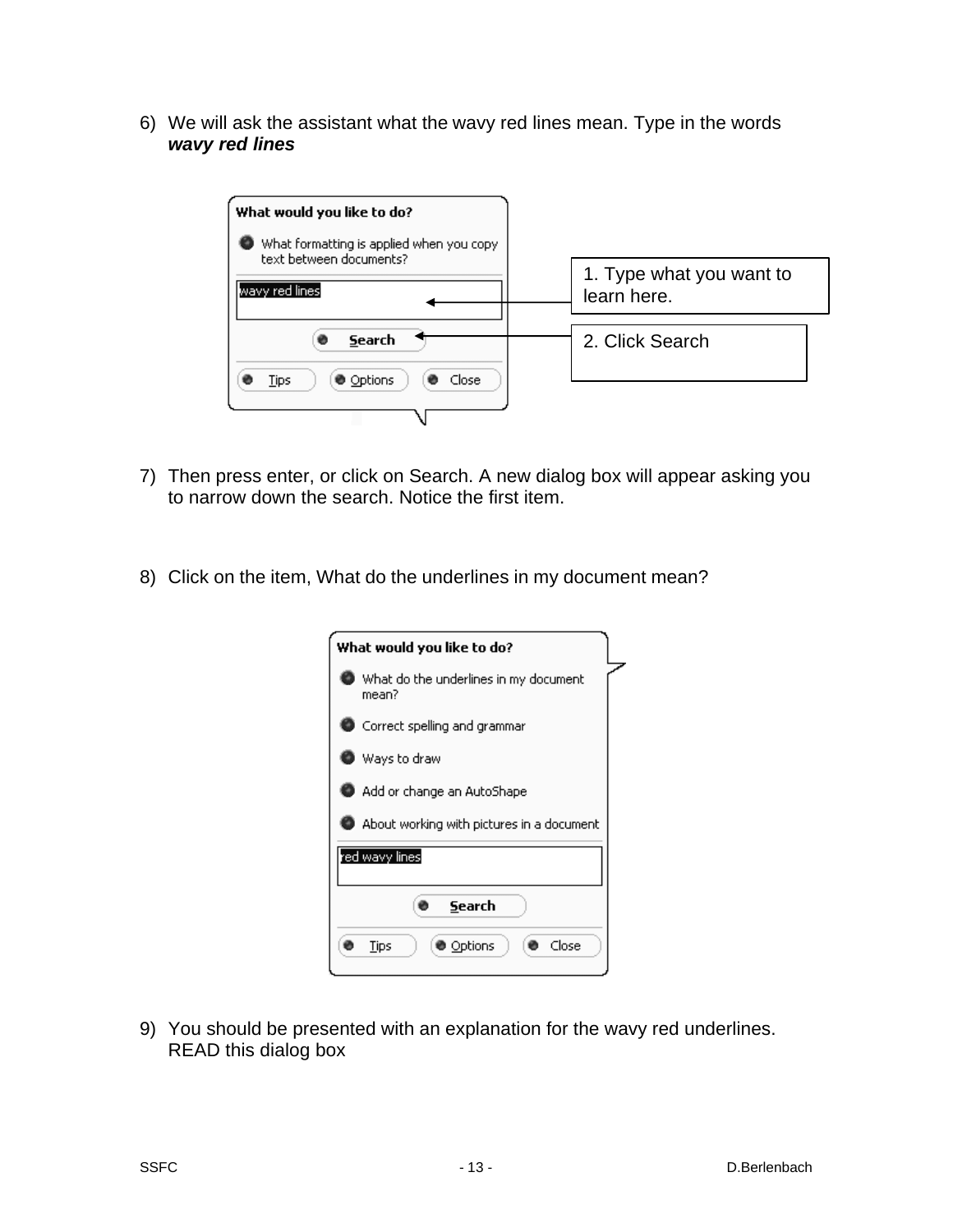10)In the area provided explain – in your own words – what the red wavy underlines mean.

Answer:

11) Close Word.



**AN On Your Own --Using Windows Help** 

EXERCISE: 1.

#### Using Windows Help

- 1. Launch *Help*
- 2. Choose the *Contents* Tab
- 3. Activate *Tips & Tricks*
- 4. Go to *Tips of the Day*
- 5. Find *Using Help* and write down in the space provided, the last paragraph that describes how you can find out what any toolbar button is used for.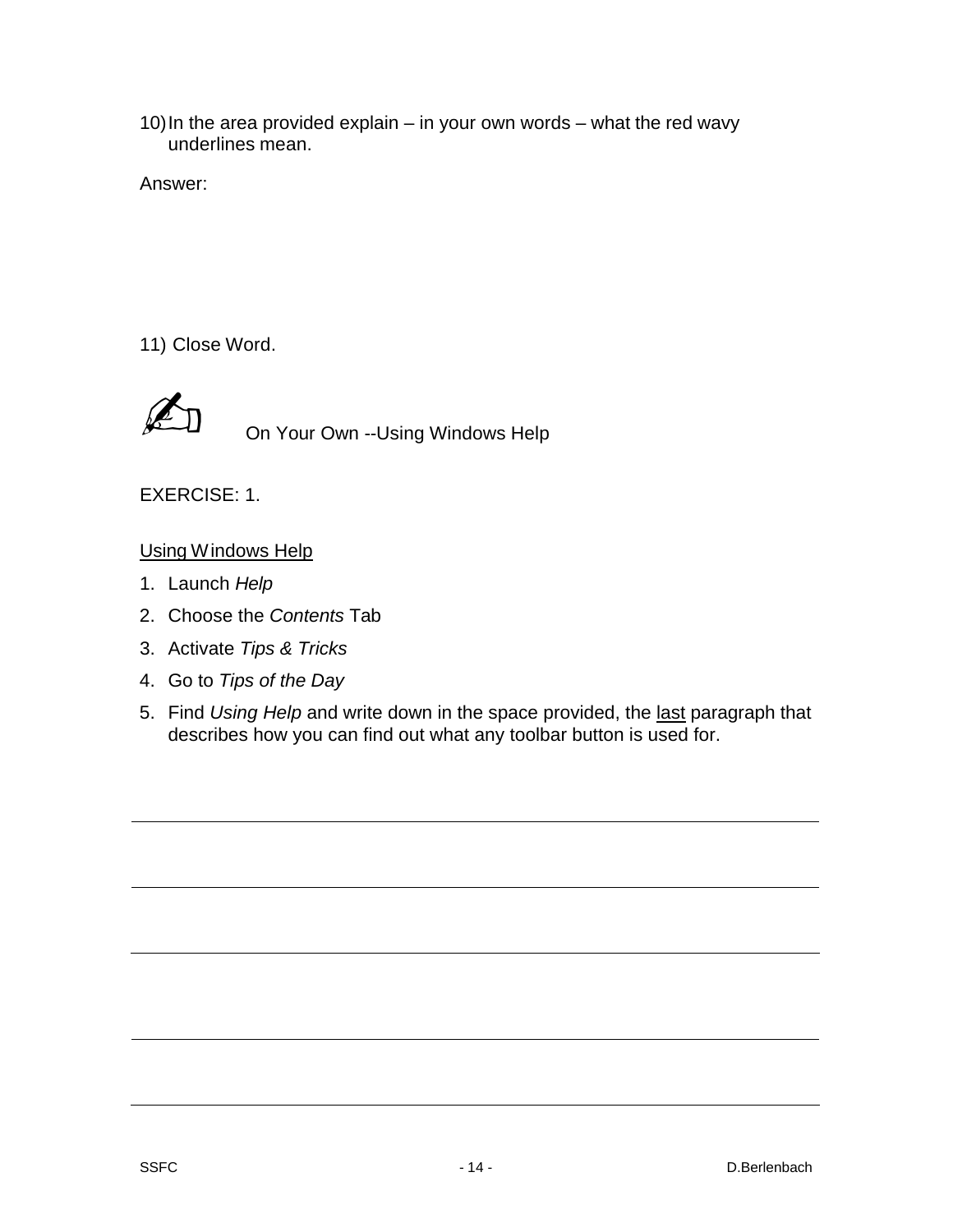#### EXERCISE: 2.

#### Using Windows Help

- 1) Launch *Help*
- 2) Choose the *Index* Tab
- 3) Type in **Task Bar**.
- 4) In the lower area, find the words **Task Bar**, below it find the word **hiding**
- 5) Click on the word **hiding**, then click on the button **Display**. In the space provided, list the steps to HIDE the Task Bar AND how to Redisplay it.